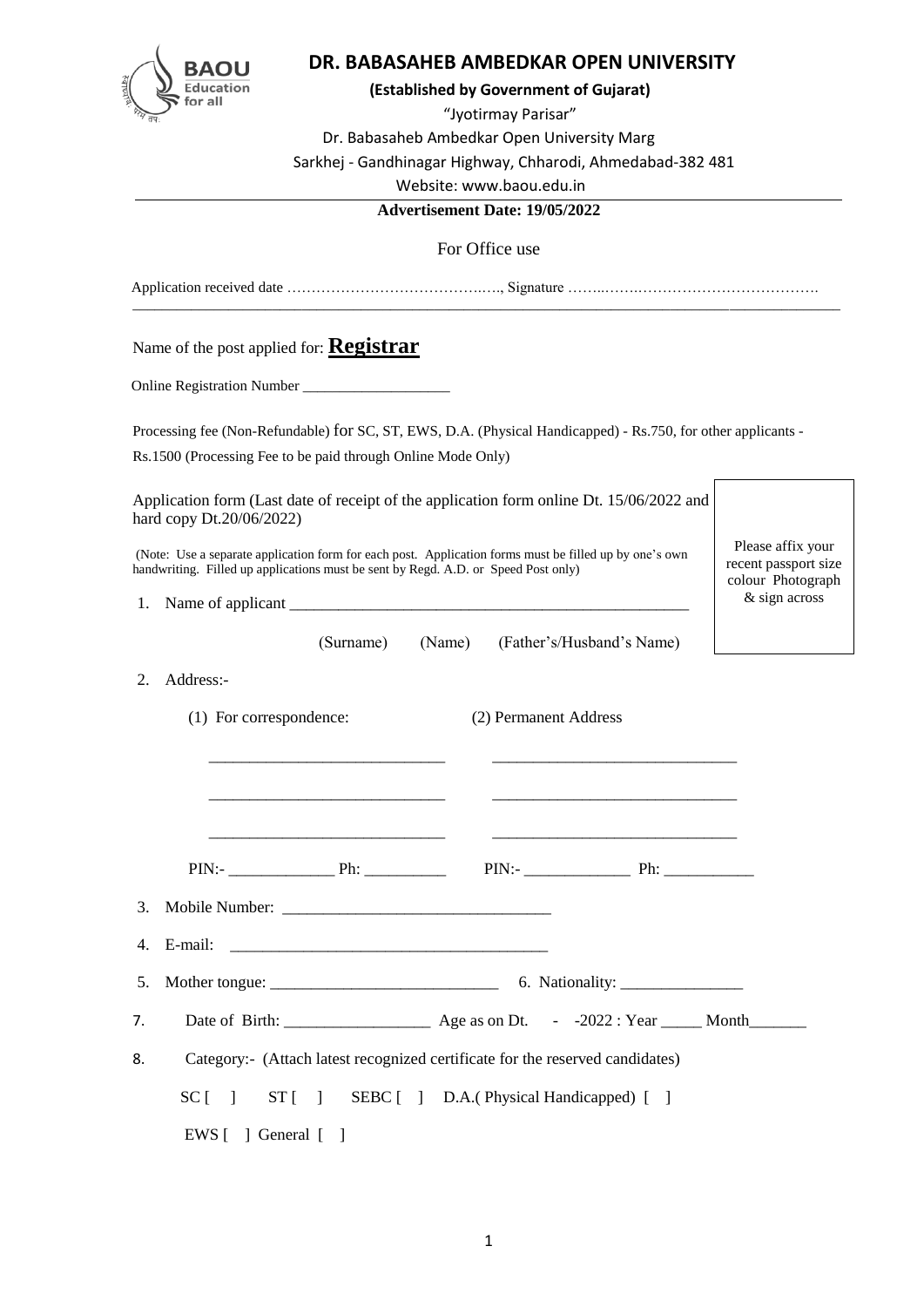9. Proficiency in language:

|     | Language | <b>Writing</b> | <b>Reading</b> | Speaking |
|-----|----------|----------------|----------------|----------|
| (1) | Gujarati |                |                |          |
| (2) |          |                |                |          |
| (3) |          |                |                |          |
| (4) |          |                |                |          |

# 10. Educational Qualifications: (from S.S.C.)

| Examination                                                                                                                                                                                                                                                                                                                                                                                                                                                                                                                                                                | Board / University | Year of | Marks/Grade, | Main subject | Remarks |
|----------------------------------------------------------------------------------------------------------------------------------------------------------------------------------------------------------------------------------------------------------------------------------------------------------------------------------------------------------------------------------------------------------------------------------------------------------------------------------------------------------------------------------------------------------------------------|--------------------|---------|--------------|--------------|---------|
|                                                                                                                                                                                                                                                                                                                                                                                                                                                                                                                                                                            |                    | passing | Percentage   |              |         |
| S.S.C.                                                                                                                                                                                                                                                                                                                                                                                                                                                                                                                                                                     |                    |         |              |              |         |
| H.S.C.                                                                                                                                                                                                                                                                                                                                                                                                                                                                                                                                                                     |                    |         |              |              |         |
|                                                                                                                                                                                                                                                                                                                                                                                                                                                                                                                                                                            |                    |         |              |              |         |
| Graduation:                                                                                                                                                                                                                                                                                                                                                                                                                                                                                                                                                                |                    |         |              |              |         |
| $\begin{minipage}{.4\linewidth} \textbf{Degree}:\textcolor{red}{\textbf{1:}\textbf{2:}}% \begin{minipage}{.4\linewidth} \includegraphics[width=0.3\linewidth]{figures/cross-1} \end{minipage} \vspace{-0.5cm} \begin{minipage}{.4\linewidth} \includegraphics[width=0.3\linewidth]{figures/cross-1} \end{minipage} \vspace{-0.5cm} \begin{minipage}{.4\linewidth} \includegraphics[width=0.3\linewidth]{figures/cross-1} \end{minipage} \vspace{-0.5cm} \begin{minipage}{.4\linewidth} \includegraphics[width=0.3\linewidth]{figures/cross-1} \end{minipage} \vspace{-0.5$ |                    |         |              |              |         |
| $1^{\rm st}$ Year                                                                                                                                                                                                                                                                                                                                                                                                                                                                                                                                                          |                    |         |              |              |         |
| $2nd$ Year                                                                                                                                                                                                                                                                                                                                                                                                                                                                                                                                                                 |                    |         |              |              |         |
| $3^{\rm rd}$ Year                                                                                                                                                                                                                                                                                                                                                                                                                                                                                                                                                          |                    |         |              |              |         |
| Post-Graduation                                                                                                                                                                                                                                                                                                                                                                                                                                                                                                                                                            |                    |         |              |              |         |
| $\text{Degree}:\_$                                                                                                                                                                                                                                                                                                                                                                                                                                                                                                                                                         |                    |         |              |              |         |
| $1st$ Year                                                                                                                                                                                                                                                                                                                                                                                                                                                                                                                                                                 |                    |         |              |              |         |
| $2^{\rm nd}$ Year                                                                                                                                                                                                                                                                                                                                                                                                                                                                                                                                                          |                    |         |              |              |         |
| M. Phil.                                                                                                                                                                                                                                                                                                                                                                                                                                                                                                                                                                   |                    |         |              |              |         |
| Ph.D.                                                                                                                                                                                                                                                                                                                                                                                                                                                                                                                                                                      |                    |         |              |              |         |
|                                                                                                                                                                                                                                                                                                                                                                                                                                                                                                                                                                            |                    |         |              |              |         |
|                                                                                                                                                                                                                                                                                                                                                                                                                                                                                                                                                                            |                    |         |              |              |         |
|                                                                                                                                                                                                                                                                                                                                                                                                                                                                                                                                                                            |                    |         |              |              |         |
|                                                                                                                                                                                                                                                                                                                                                                                                                                                                                                                                                                            |                    |         |              |              |         |
|                                                                                                                                                                                                                                                                                                                                                                                                                                                                                                                                                                            |                    |         |              |              |         |

- 11. Other educational achievements: (Award, Prize, Medal, etc.)
- 12. Proficiency in Computer (Give details)
- 13. Details of UGC/CSIR or similarly recognized / NET/ SLET exam, if passed.

| Year of examination passed:<br>Regn. No. |  |
|------------------------------------------|--|
|------------------------------------------|--|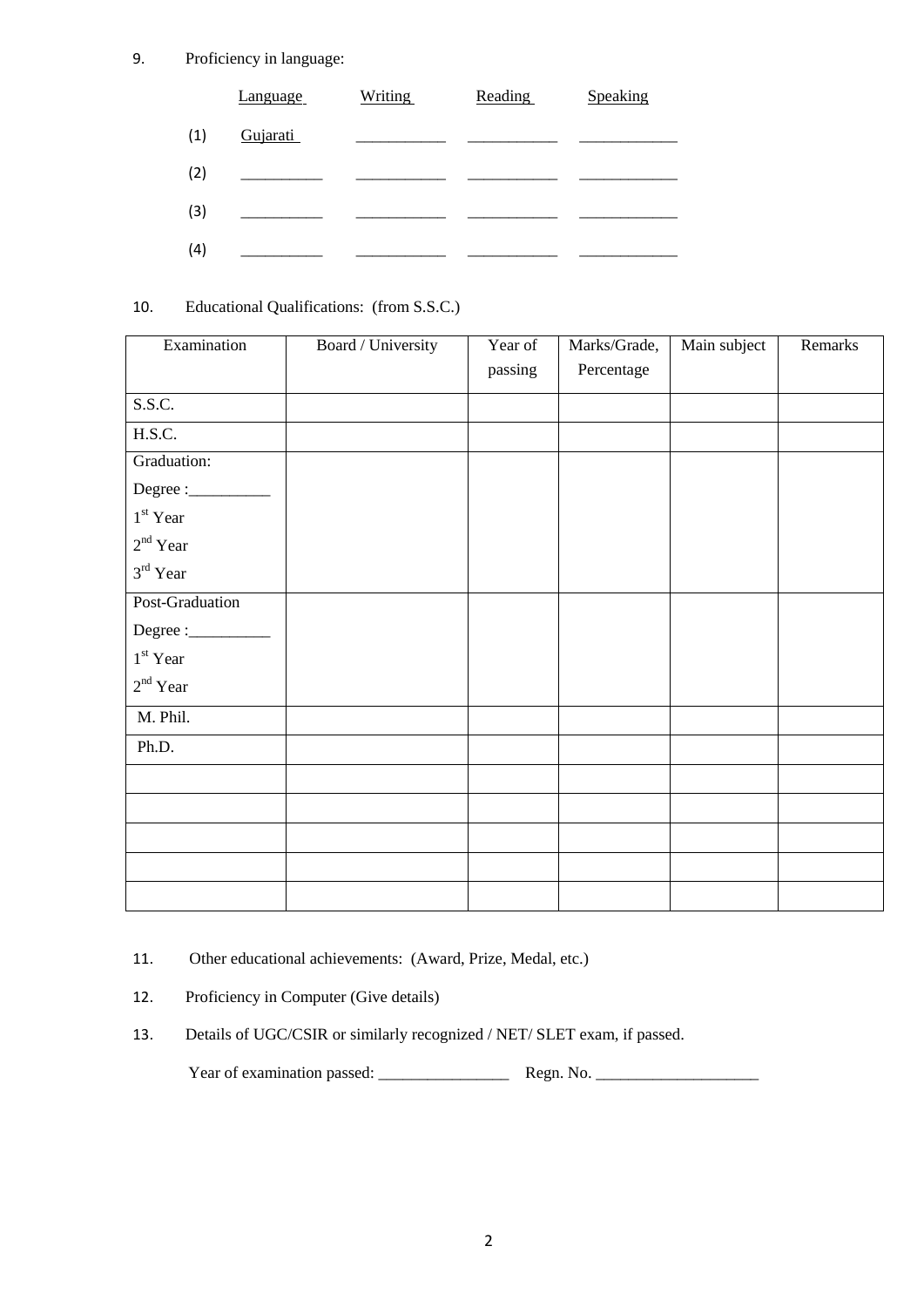| Name of the<br>Institution | Designation | Pay scale and basic<br>pay as on<br>application date,<br>Grade Pay | Duration |
|----------------------------|-------------|--------------------------------------------------------------------|----------|
|                            |             |                                                                    |          |
|                            |             |                                                                    |          |
|                            |             |                                                                    |          |
|                            |             |                                                                    |          |
|                            |             |                                                                    |          |
|                            |             |                                                                    |          |
|                            |             |                                                                    |          |
|                            |             |                                                                    |          |
|                            |             |                                                                    |          |
|                            |             |                                                                    |          |

### 14. Details of experience: (Kindly fill up the table )

15. Experience Teaching / Administration as on Dt. - -2022 :

(a) Graduation Level - Year \_\_\_\_\_\_\_\_\_\_\_

- (b) Post-graduation Level Year \_\_\_\_\_\_\_\_\_\_\_
- (c) Research/Extension Year \_\_\_\_\_\_\_\_\_\_\_\_

(d) M.Phil./Ph.D. guidance - Year \_\_\_\_\_\_\_\_\_\_\_\_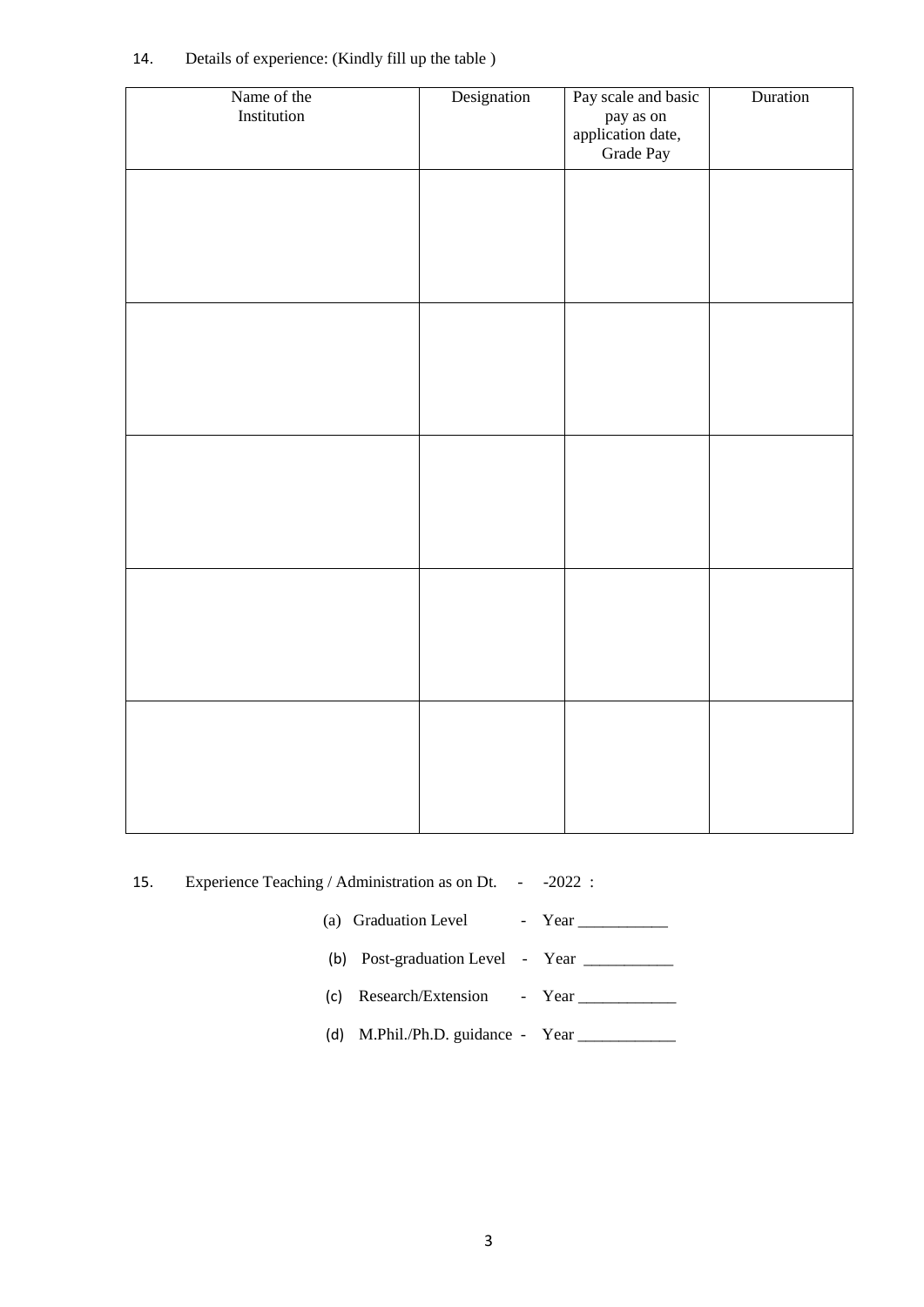## 16. Details of Publication and Research work:

| S. No. | Title | Year of     | Publisher | ISBN / ISSN | Author/Co |
|--------|-------|-------------|-----------|-------------|-----------|
|        |       | publication |           | No.         | author    |
|        |       |             |           |             |           |
|        |       |             |           |             |           |
|        |       |             |           |             |           |
|        |       |             |           |             |           |

(Please use separate sheet if needed)

## 17. Details of Seminar / Workshop / Orientation / Refresher Course:

| S. No. | Name of Institution | Programme | Duration | Whether paper<br>submitted | Category State/<br>National/<br>International |
|--------|---------------------|-----------|----------|----------------------------|-----------------------------------------------|
|        |                     |           |          |                            |                                               |
|        |                     |           |          |                            |                                               |
|        |                     |           |          |                            |                                               |
|        |                     |           |          |                            |                                               |

(Please use separate sheet if needed)

18. Please give name, address and contact number of two persons for reference.

| (1)  |                                                                                                                      | (2)<br><u> 1980 - Johann Barn, mars an t-Amerikaansk politiker (</u>                     |  |  |  |
|------|----------------------------------------------------------------------------------------------------------------------|------------------------------------------------------------------------------------------|--|--|--|
|      | <u> 1980 - Johann Barbara, martxa alemaniar argumento de la contrada de la contrada de la contrada de la contrad</u> |                                                                                          |  |  |  |
|      | Details of attachments: (Attach self-attested Xerox copies)                                                          |                                                                                          |  |  |  |
| (2)  | Proof of Date of Birth.                                                                                              |                                                                                          |  |  |  |
| (3)  |                                                                                                                      |                                                                                          |  |  |  |
| (4)  | Latest Certificate of SC/ST/SEBC/Handicapped                                                                         |                                                                                          |  |  |  |
|      |                                                                                                                      |                                                                                          |  |  |  |
| (5)  | Proofs of Educational qualifications                                                                                 |                                                                                          |  |  |  |
| (6)  | Experience certificates – If your teaching experience is in a Self Finance Institution, please                       |                                                                                          |  |  |  |
|      |                                                                                                                      | submit copy of approval of your appointment / profile of the concerned University.       |  |  |  |
| (7)  | NET / SLET examination pass certificate                                                                              |                                                                                          |  |  |  |
| (8)  | Details of guidance to M.Phil./Ph.D. category students.                                                              |                                                                                          |  |  |  |
| (9)  | M.Phil. / Ph.D., Thesis, Titles of Publications.                                                                     |                                                                                          |  |  |  |
| (10) |                                                                                                                      | Details of Seminars / Workshops / Orientation programme / Refresher Course.              |  |  |  |
| (11) |                                                                                                                      | For position of Associate Professor: Mandatory requirement API Score sheet as per latest |  |  |  |
|      | UGC norms.                                                                                                           |                                                                                          |  |  |  |
| (12) | Others.                                                                                                              |                                                                                          |  |  |  |